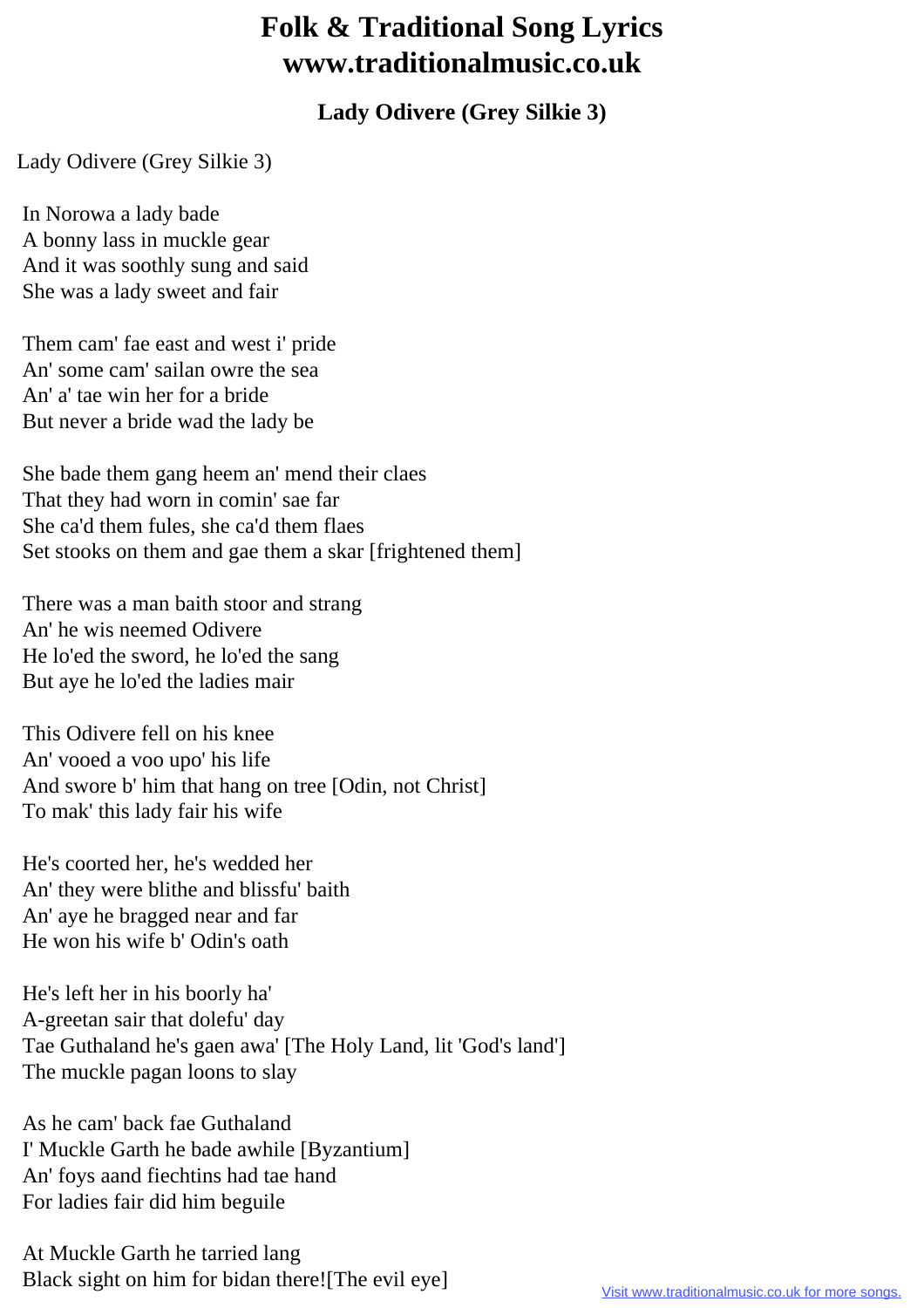While sat i' dule her maids amang Wi' tearful e'e his lady fair

 An' aft she boonied hersel sae braw An' aft her gowden hair wad keem An' then look owre the castle wa' To see her ain good-man come heem

 An' aye she looked and lippened lang [Expected] For many a dowie day and year But Ovidere, he didna come Nor word o' Oddie did she hear

[The ballad singer pauses]

 At e'enin i' the mirkin o't [Darkening] A stately knight cam' tae her ha' Fu' lood he chapped on the yett And loodly at the yett did ca'

 'A boon, a boon, ye porter loon Bed me this nicht within your ha' Me vista's lang, the night is mirk An' home and haudin' far awa''

 'Begone, begone, awa, awa To bed you here that may not be Nae stranger sleeps within' this ha' While my good lord's ayont the sea'

 'Gin you wad no' find the weight o' me hand Gae tell your lady mistress fair That I hae come fae Guthaland An' bear her word of Odivere'

 The yett was opened at his word An' boldly strode he in the ha' And a' the women roond him said A stoorer knight they never saw

 An' he's taen off his silken cap An' he's gaen doon upo' his knee And he's laid a gowd ring on the lady's lap That she was unco fain to see

 'A token fae thee husband dear I bring tae thee my lady fair I left him weel, i' jolly cheer They ca' him noo Sir Odivere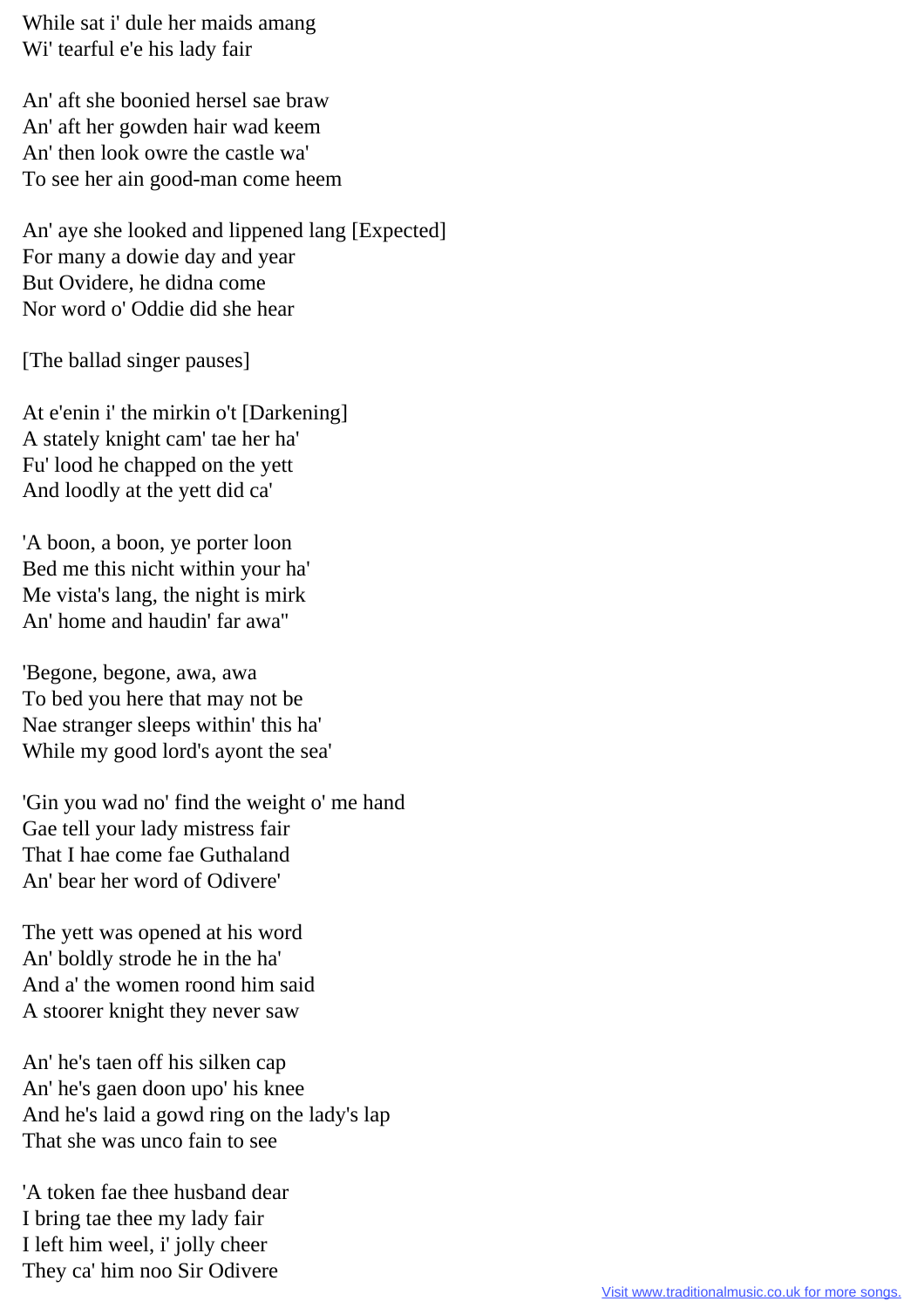'An' weel he's won his knight's degree B' slaying many a soldier stoor An' makan hosts of pagans flee Afore his sword sae sharp an' door'

 When she the gowden ring had seen She took nae tent o' what he said [heed] But drew her kerchief owre her een An' colour fae her fair face fled

 But syne her bonny face grew bright [Afterwards] An' blithely blinked her bonny e'e 'Rise up, rise up, ye valiant knight For oncons guid ye bring to me [News, tidings]

 'A stately bulie i' the ha' [Feast] Poor oot the best o' blude-red wine Wi' futh o' a' that's guid and braw [Abundance] That this brave knight fu' weel may dine'

 An' many a tale he told that nicht O' tulyies focht for ladies fair [Contests] An' a' aboot that worthy knight I' Guthaland, Sir Odivere

 He minted aye, tho he never said [Hinted] An' skeeted aye i' ilka tale [Insinuated] That Odivere was a rovin' blade An' liked the lasses ower weel

 An when the bulie was fairly done An' a' the servants gaen tae bed An' the twa themsels were left alane The lady to the stranger said

 'Why bring ye back that gowden ring That brings to me sair dule and pain That minds me o' the blithesome days When I o' thee was ower fain?'

 'Ye ken, fair dame, to me aye dear Lang syne ye gae that ring tae me An' on this ring i' moon-licht clear Ye swore forever mine to be

 'An' I i' dule hae gaen sin' syne A lanely man on land an' sea An' never a face hae seen but thine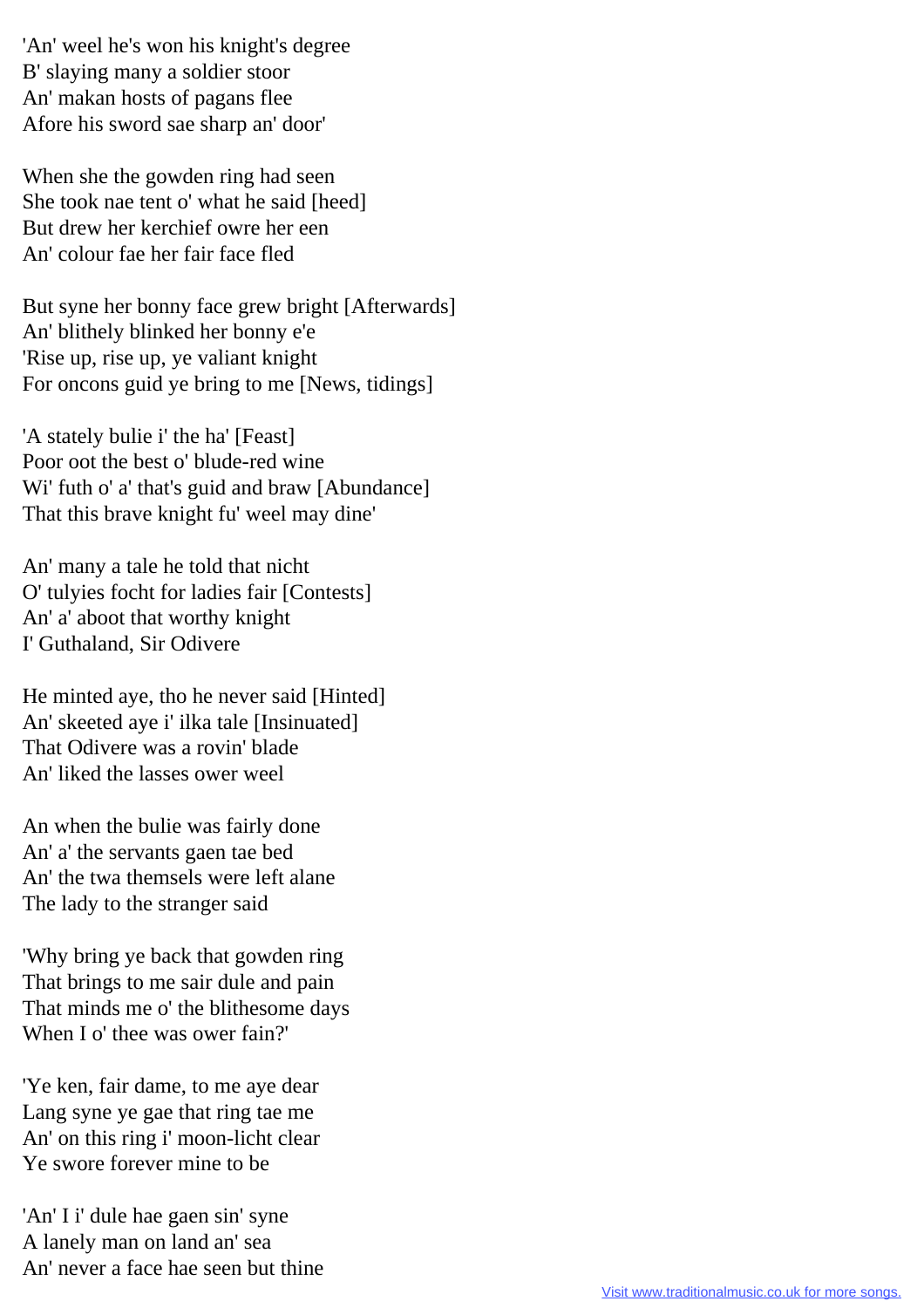That I could spier me wife to be'

 'Noo wheest, noo wheest, ye fause-tongued knight Your words will work me muckle skaith [Harm, injury] Full weel ken ye what sundered us It was the dowie Odin's aith'

 He's taen her white hand i' his stately nave [Fist] An' fain was she, an' fain was he What happened next ye need no' speer [Inquire] In sooth I wisna dare to see

 The knight's awa' i' the morning grey He bade no' for a farewell foy What naebody kens, naebody can say But the lady's left i' peerie joy [Small]

 Her bonny e'en blinked no sae bright Her red and white grew white an' grey An' ilka day she wished for nicht An' ilka nicht she wished for day

[The ballad singer pauses]

 I heard a lady ba'an her bairn An' aye she rockit, an' aye she sang An' took sae hard upo' the verse Till the he'rt within her body rang

 'Ba loo, ba loo, me bonny bairn Ba loo, lillie, ba loo lay Sleep thu, me peerie bonie budo Thu little kens thee mither's wae

 'Aloor! I dinna ken thee faither Aloor, aloor, me waeful sin I dinna ken me bairn's faither Nor yet the land that he lives in

 'Aloor, aloor, ca'd sall I be A wicked woman b' a' men That I, a married wife, soud hae A bairn tae him I dunno ken'

 Then up an' spake a grimly gest [Apparition] That stood sae lech at her bed feet 'O here I am, thee bairn's faither Although I'm no' thee husband sweet'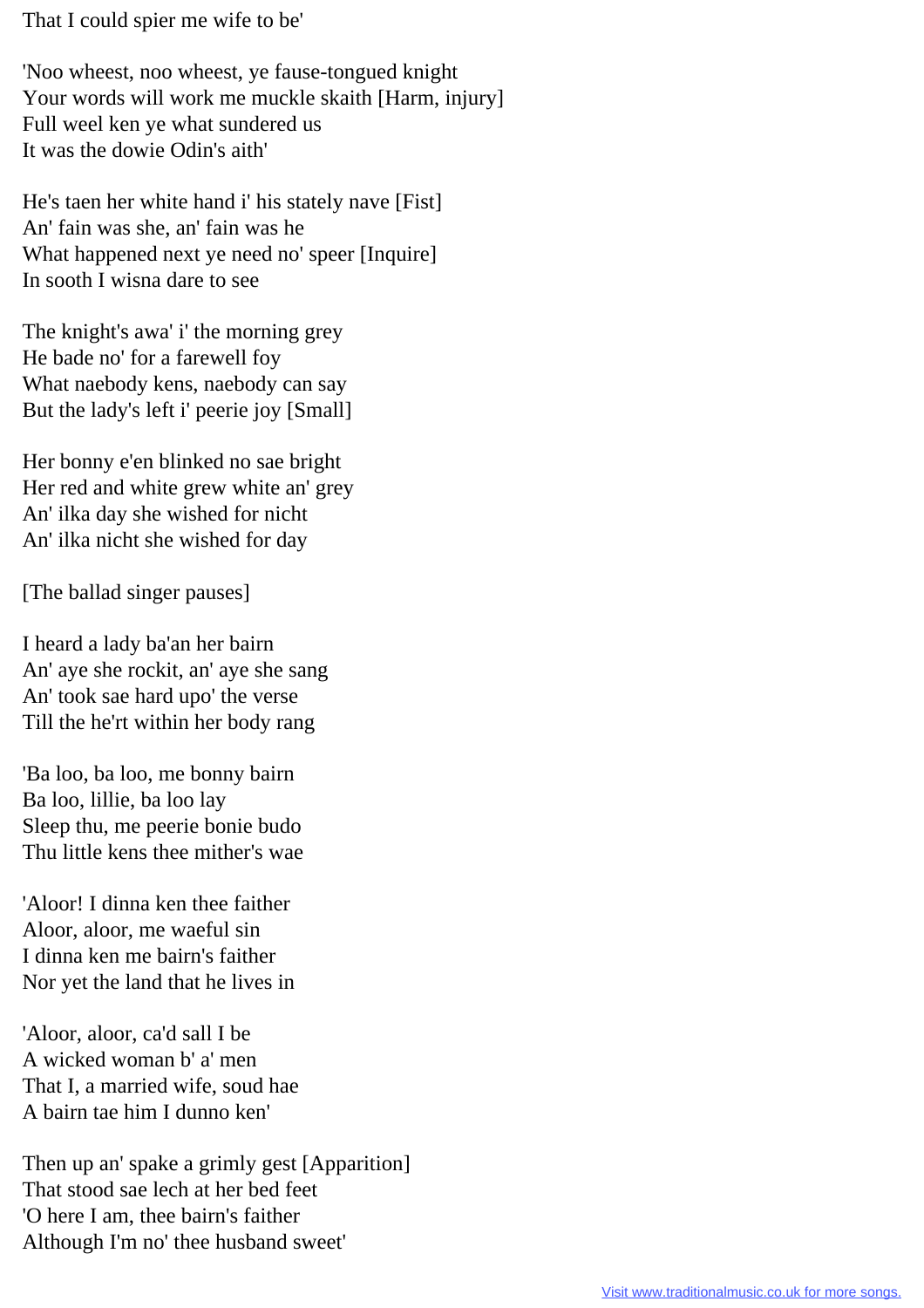'Me bairn's faither I ken thu are Nae luve sae sweet I'll ever hae And yet I hae a guid, guid man That's far awa' fae me this day'

 'I care no' for thee wedded earl I wish his face I'll never see But when six months is come an' gane I'll come and pay the noris fee [Nursing fee]

 'It's no be said thu tint b' me [Lost] A bodle worth o' worldly gare So when I come, thu'll get thee fee An' I me bairn to be me heir'

 'Noo, for the love I bore tae thee A love that's brought me muckle shame O tell me where thee home may be An' tell me true thee vera name'

 'San Imravoe it is me name I gang on land and swim on sea Amang the ranks o' selkie folk I am a yarl o' high degree

 'I am a man upo' the land I am a selkie i' the sea My home it is the Soolis-Skerry An' a' that's there is under me

 'Mair or a thoosand selkie folk Tae me a willing service gae An' I am king o' a' the folk An' law to them is what I say'

 'O hoo can thu thee bairn tak' An' hoo can thu thee bairn save? I' thee caald home thu'll only mak' The grimly sea me bairn's grave'

 'Me peerie bairn I'll safely ferry Tho' I hae neither ship nor skift Wi' muckle care tae Soolis-Skerry Afore the sun's hich i' the lift'

 'But hoo sall I me young son ken An' hoo sall I me bairn know?' 'O' a' the selkies i' Soolis-Skerry He'll be the middlemaist o' them a'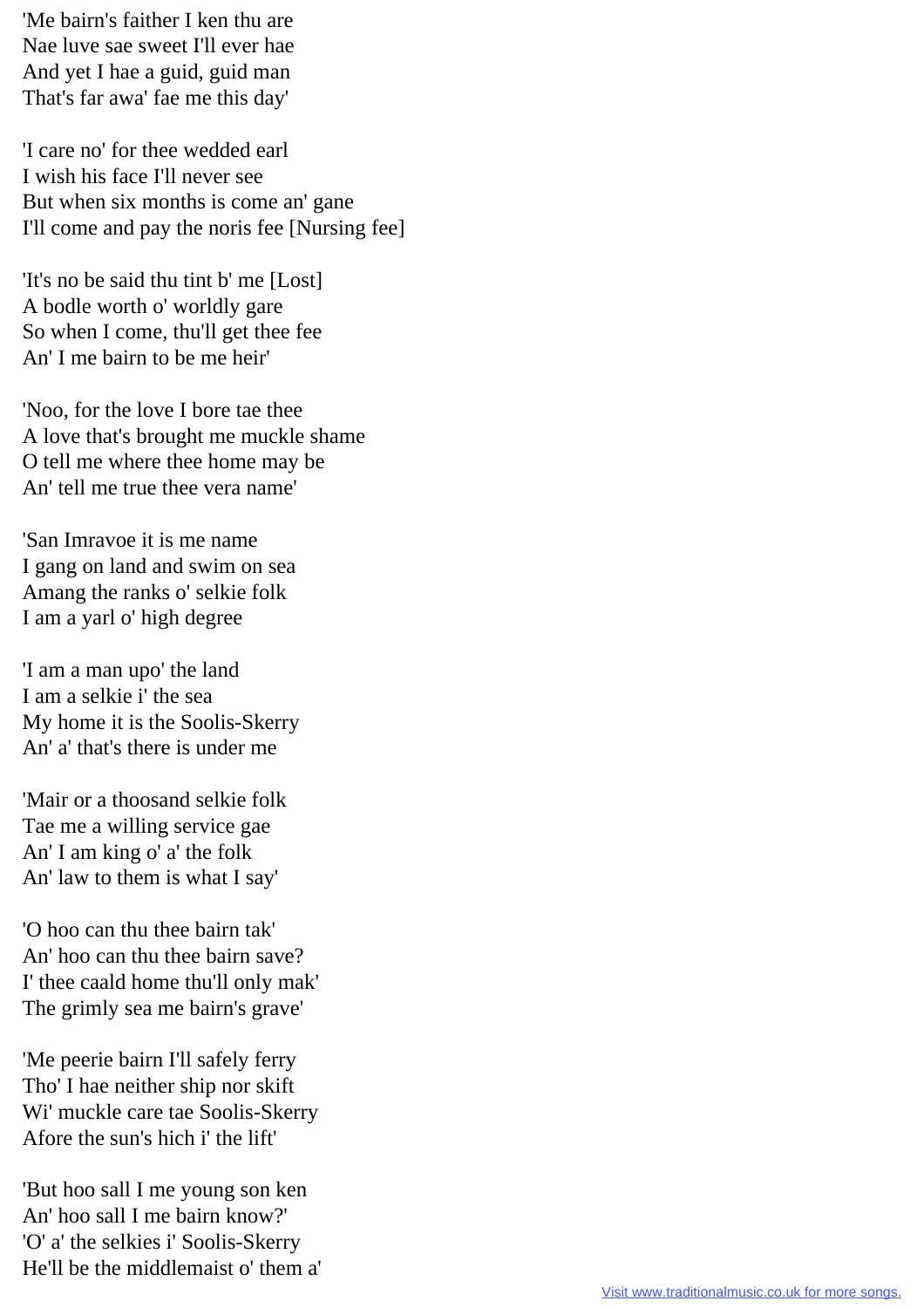'His megs sall a' be black as soot [Flippers] His croopan white as driven snaw [Body] An' I beside him, like the sam' I was tae thee i' times awa'

 'Me ain guidman's a warrior prood An' aye a stival nave has he [Strong fist] An' he may prick or club me bairn When he's a selkie i' the sea'

 'I fear no that, I fear but this That cockcraa comes an' finds me here But come what may, I come again An' fetch me bairn in ae half-year

 'For then will be a seventh stream An' then again a man I'll be An' tak' me bonny peerie bairn A' tae the boons o' Soolis-Skerry'

 When the six months were come and gane He cam' to pay the noris fee The tane o' his hands was fu' o' gowd The tither fu' o' white monie

 The lady's taen a gowden chain Her waddin' boon fae Odivere She tied it roond her bairn's haas [Neck] It for her sake she bade him wear

 'I'm come to fetch me bairn awa' Farewell for thu're anither's wife' 'I'll wad thee wi' a gowden ring An' bide beside thee a' me life'

 'Thu wadna when I wad, goodwife I winno when thu're willan noo That day thu tint thu'll never find It's late, it's owre late tae rue

 The lady lives a lanely life An' aften looks upo' the sea Still lipenan her first luve ta fin' [Expecting] But jubish that can ever be [Doubtful]

[The ballad singer pauses]

So Odivere's come home again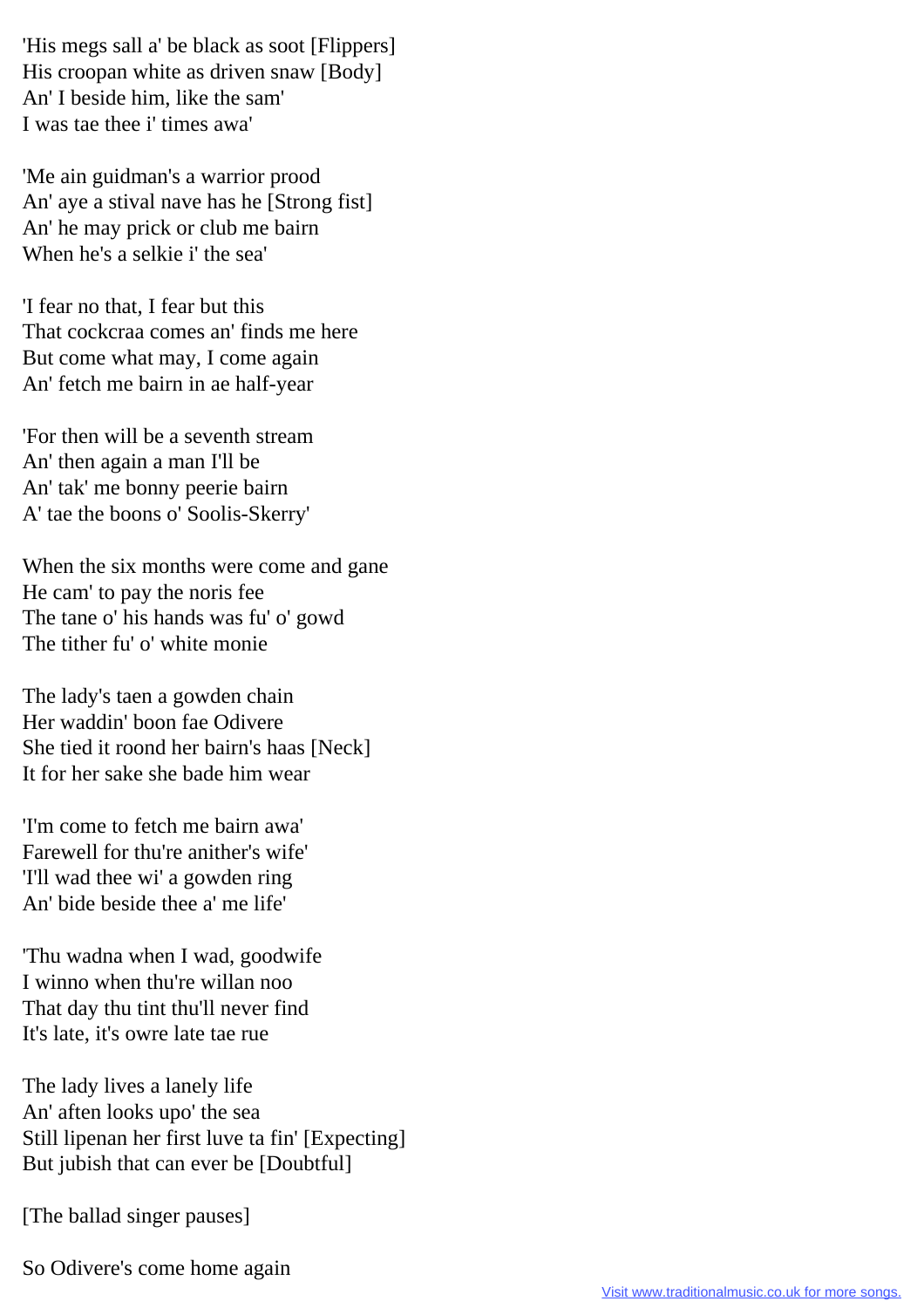Wi' muckle store o' wardly gear An' he, his lady, an' his men Mak' holidays wi' bulies rare

 They danced and sang, they told their tales An' syne sat doun tae drink and dine Wi' joles of flesh and fuman cogs [Ale kegs] An' wallie horns o blude-red wine

 Ae day says Oddie tae his men 'I doot gin here we langer link We a' grow fat as butterba's An' dee wi' futh of meat and drink [Excess]

 'It's weel enough a peerie while I canna thole it lang ava Let's hunt the otters on the shore An' start the morn a' blink o' da''

 They hunted otters on the shore A selkie ran oot o' a geo [Large crag fissure] An' Odivere he took no lang To fell him wi' a mester blow

 Then oot and spak een o' his men 'Far hae I sailed and muckle seen But never gowd on a selkie's haas Till noo I see 't with baith me e'en'

 They bore the selkie tae the ha' An' never a word said Odivere His face was black an' lowed his e'en Though he did neither ban nor swear

 'Co' doon, co' doon, Lady Odivere Co' doon and see me ferly fang [Strange capture] Ye's read tae me this riddle-rae B' a' the saints that ever sang'

 The lady she cam' doon tae see They made sae muckle steer 'Here's the gowd chain ye got fae me Tell me, goodwife, hoo cam' it here?'

 'Aloor, aloor, me bonny bairn Me bairn, what am I born tae see? Me malison lie on the hand That's wrought this deed o' blude on thee!'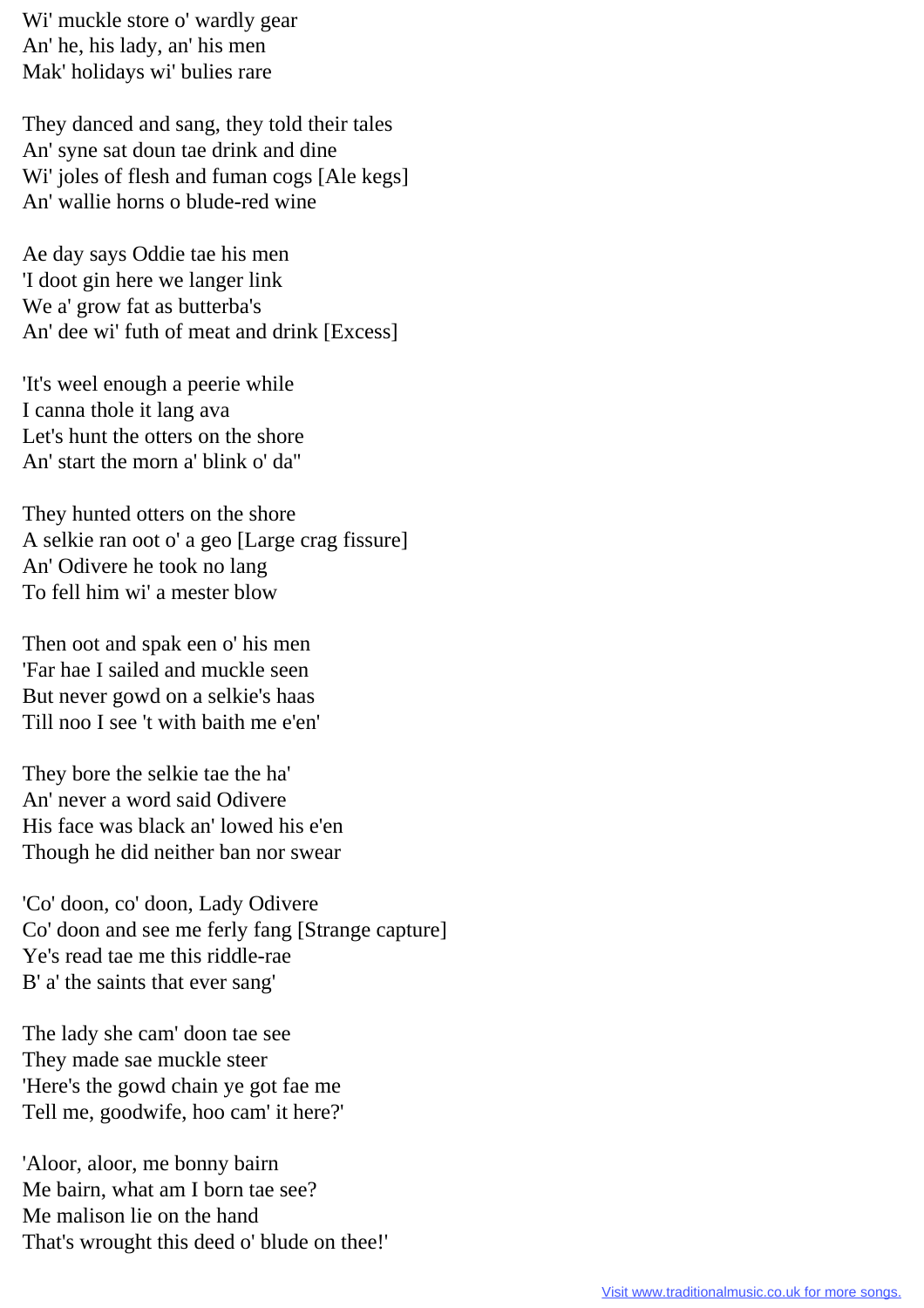The lady wi' her torn hair She was a doleful sicht tae see Her greetan lood and sabban sair Her arms aroond the dead selkie

 'Yer bairn, guidwife! No bairn o' mine An' yet ye were me wedded wife I doot, when I've been far fae home Ye've led a wicked woman's life'

 'An' gin I be thee wedded wife A wedded man wur thu tae me? Ye left me tae a lanely life An' bade lang years ayont the sea'

 'I left thee with baith lands and gare An' made thee mistress o' them a' An' thocht thu wad be true to me As I to thee when far awa''

 'Black sight upo' thee lands and gare! Thu little kens a woman's he'rt To think thee gift o' worldly gare Is a' the lovin' husband's pert'

 'When doughty deeds were to be done It wad hae been a bonny pass Had I ly'n hame tae culye thee [Fondle] An' bore me fingers i' the asse

 'I couldna thole a sluggard life An', lady, I wad hae thee ken When I took thee to be me wife I did no' want a cluckan hen'

 'Gin I can cluck, saul thu can craw Owre a' thee deeds wi' women done Hoo ilka bonny wench thu saw Thu coorted her and ca'd it fun

 'But ae deid bairn, aloor, hae I An' if this deed was wrang i' me Hoo many bairns hes thu tae shaw Hoo true a man thu's been tae me?

 'Could I no tak what cam tae me Tae tempt me i' me langsome life While thu were skalan frank and free [Throwing away] Thee dearest tocher o' a wife?'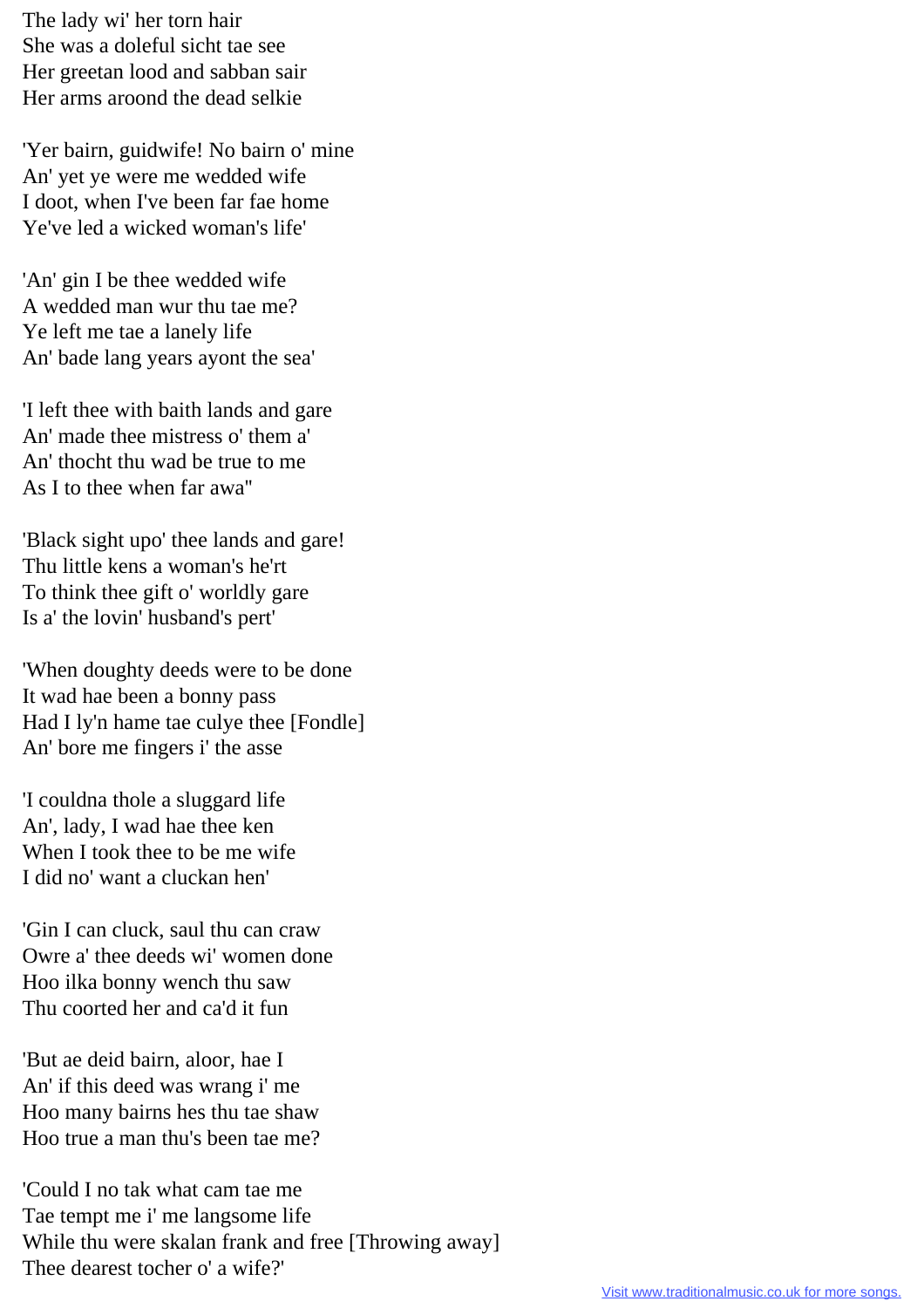'Ye lee, ye lee, ye leean limmer! Whare'er we drank abune them a' Thee wee-faur'd face I toasted aye An' focht wi' him that said me na

 'An' when i' battles saviest pall [Darkest] Me he'rt grew strang when maist ootmoucht [Exhausted] B' thinkan on me lovan wife That she was faus I little toucht

 'Wi' selkie folk thu's led a life! Awa,, ye limmer slut, fae me! I wadna hae thee for a wife For a' the gowd i' Chistindee!'

 She's whipped the chain fae the selkie's haas An' waped it on Oddie's croon [Swung it down] 'Gae, tak' ye that, ye ill-tongued tyke [Hound] An' keep it for a parting boon!'

 The lady they put i' a hich hich toor Wi' nae sweet light t'row hole or bore They hae gaen her meat and water there An' streeked fast the iron door

[The ballad singer pauses]

 The Ting has passed her awfu' doom [Assembly] That for her fauts an' sinfu' deed She s'ud be taen an' brunt tae asse Withoot mercy or remeed

 'Aloor, aloor, the dolefu' day Aloor, what am I born tae see? I' the red-hot fire I man be brunt O waes me he'rt and waes me

 'O gin me faither been i' life He wad hae doorly focht for me Deid mither's gest will thu no come An' set thy dolefu' dochter free?

 'When I lay on thee cother breest [Comfortable] An' thu thee peerie bairn did rus [Praise] Thu little thocht thy bonny bairn Wad be a cinder i' the asse'

Then up and spake San Imravoe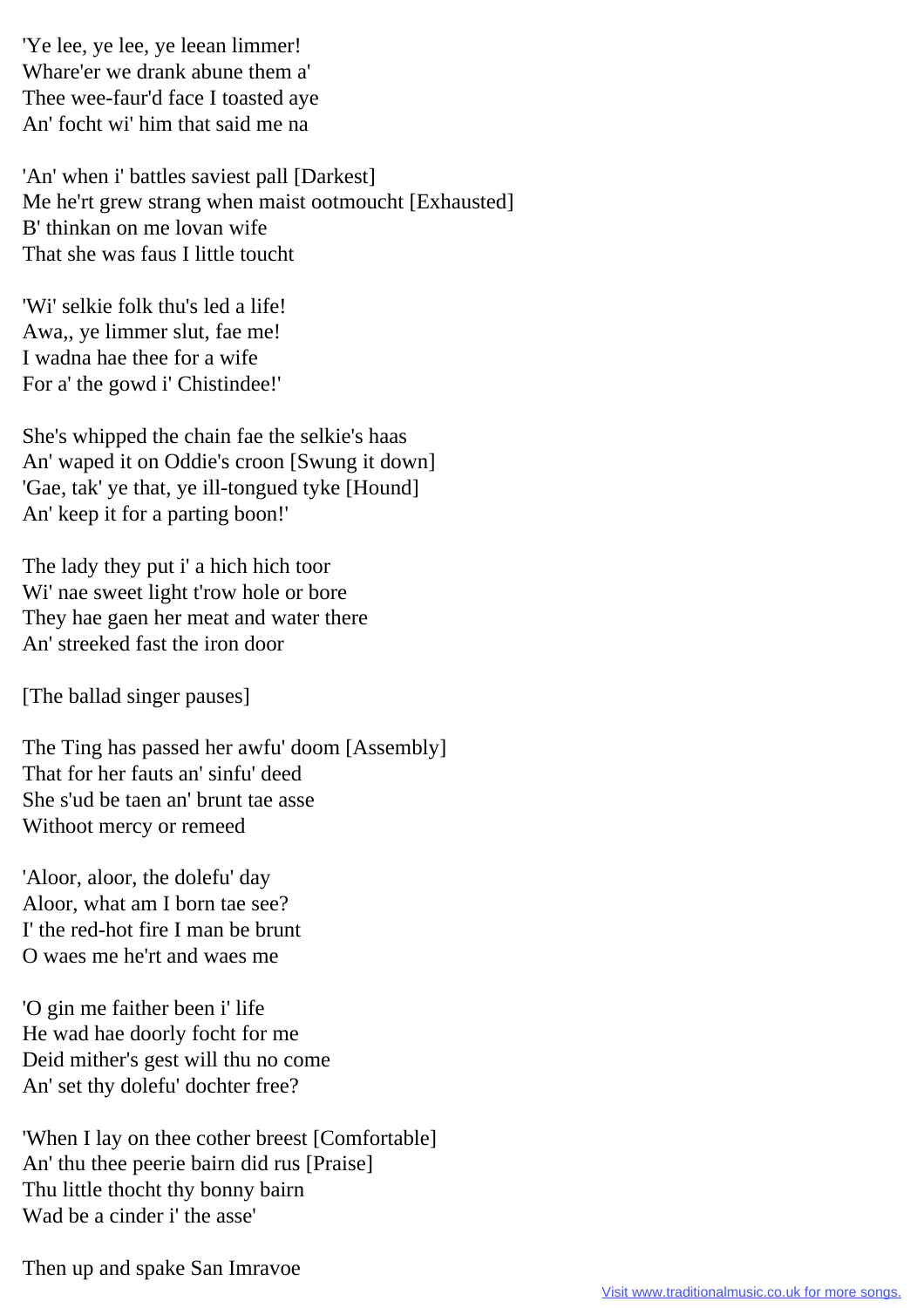An' a lood and waillie cry gaed he 'Ye selkie folk, tae Norowa Ca' a' the whal's i' the Nort Sea' [Drive]

 The day before that lady fair Was tae be brunt wi' muckle woe A cry was raised aroond the ha' 'Whal's, whal's i' ilka bay and voe!'

 Then Odivere an' a' his men Ran tae the ca' wi' muckle speed An' there was rowin', rootin', yowlin' And noise that micht hae raised the deid

 They rowed an' rooted a' the day But never a whal' got for their pains An' i' the mirken home they gaed Wi' sweean laevs an tiftan banes [Smarting palms and aching bones]

 An' when they cam' tae the ha' They got a gluf, ye may be sure [Shock] For ilka door stood open wide An' the door o' the toor lay on the floor

 An' they ran up and they ran doon An' glower'd aboot wi' a' their een The lady fair was clean awa An' never mair b' mortal seen

 An' Odivere's a lanely man An' weary o' his sicker skathe [Hard fate] An' aye an' sair he rues the day He ever took the Odin aith

 Tae menye-singers t'anks we gae [Wandering singers] Tae menye-singers drink we a' Wur foys they wur no worth a strae Withoot their songs an' ballans bra'

The recent thread on seal songs reminded me of this. I am not posting it for the DT - epics such as this (93 verses and 2688 words) have limited appeal in this age of the 30-se cond grab - but simply for the interest of those who enjoy ballads. 'The Great Silkie (Child 11 3), the basic text of which is in the DT, is but a fragment. The other DT entrant , 'The Grey Silk ie', from the singing of Jean Redpath, is longer, but still a fraction of the complete story. Her source was the